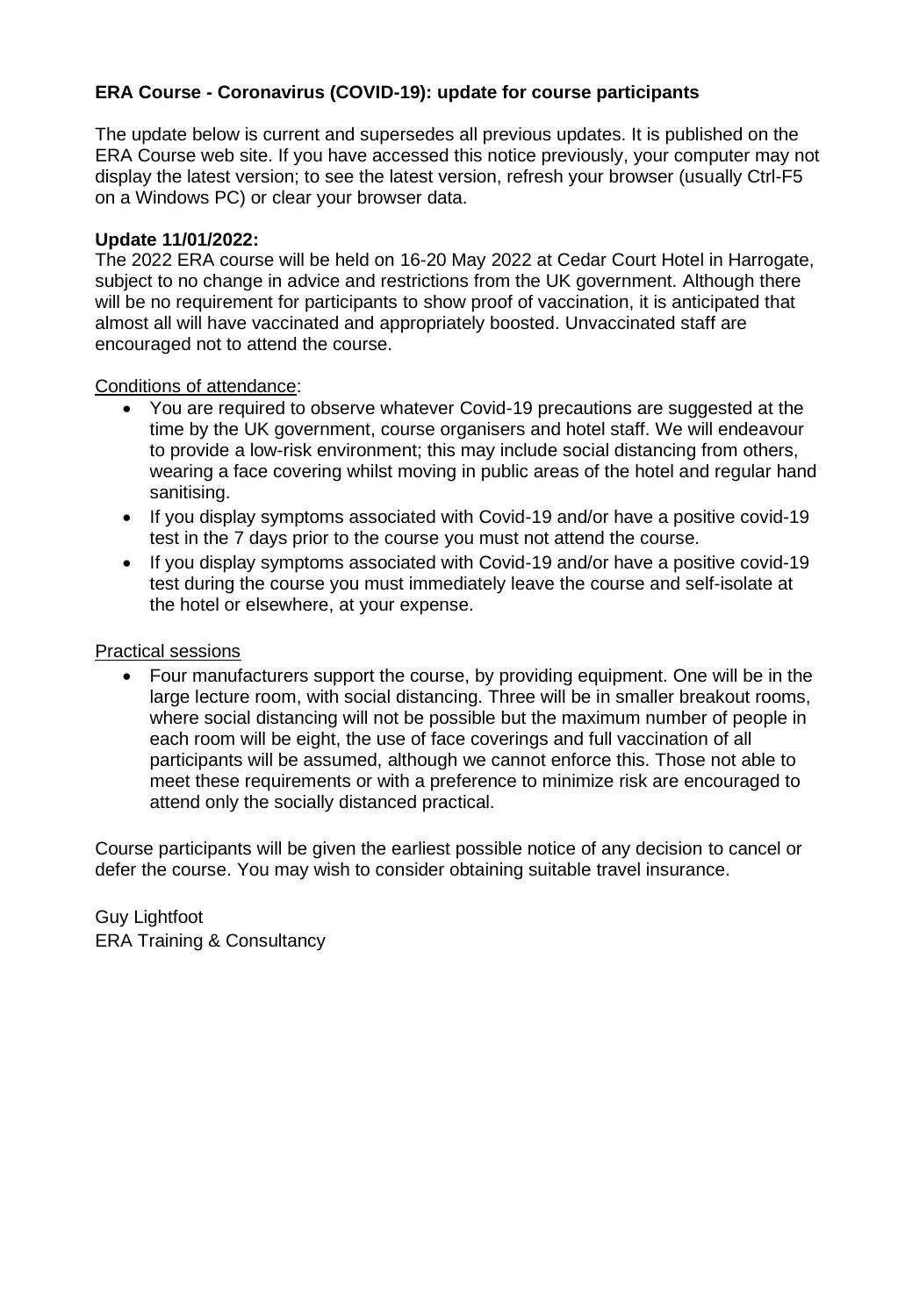**COVID risk assessment relating to the Newborn ABR course, 04-06 October 2021 at the Cedar Court Hotel, Harrogate.**

**This risk assessment reflects the Covid-19 statistics on 20th September 2021 and the UK government guidance in force at the time of the assessment.**

|          |            |                | Likelihood       |                |                 |                |                |
|----------|------------|----------------|------------------|----------------|-----------------|----------------|----------------|
|          |            |                | Very<br>Unlikely | Unlikely       | Possible        | Likely         | Very<br>Likely |
|          |            |                | 1                | $\overline{2}$ | 3               | 4              | 5              |
|          | Negligible | 1              | 1                | $\overline{2}$ | 3               | $\overline{4}$ | 5              |
|          | Minor      | $\overline{2}$ | $\overline{2}$   | $\overline{4}$ | $6\phantom{1}6$ | 8              | 10             |
|          | Moderate   | 3              | 3                | 6              | 9               | 12             | 15             |
|          | Major      | 4              | $\overline{4}$   | 8              | 12              | 16             | 20             |
| Severity | Extreme    | 5              | 5                | 10             | 15              | 20             | 25             |

*Risk matrix used in risk assessment below RR = residual risk*

**Assessment date:** 20 September 2021 **Review date:** 01 May 2022 **Assessment by**: Guy Lightfoot, ERA Training & Consultancy Ltd **Note**: this assessment relies in part on information provided by the course venue **Version:** 1.2

| Hazard                                                                                                    | <b>Risk</b>                       | <b>Control measures</b>                                                                                                                                                                                                                                                                                                                                                                                                                                                                                   | <b>RR</b>                                    | Persons at risk                         |
|-----------------------------------------------------------------------------------------------------------|-----------------------------------|-----------------------------------------------------------------------------------------------------------------------------------------------------------------------------------------------------------------------------------------------------------------------------------------------------------------------------------------------------------------------------------------------------------------------------------------------------------------------------------------------------------|----------------------------------------------|-----------------------------------------|
| Risk of COVID 19<br>transmission - course<br>participants and<br>lecturers travelling to<br>and from work | 2<br>X<br>4<br>$= 8$              | Commuting to work via walking, cycling or<br>$\left( \begin{matrix} 1 \end{matrix} \right)$<br>private transport where possible<br>2) Public transport to be used as last resort<br>and face covering recommended when<br>travelling<br>Free parking available<br>3)                                                                                                                                                                                                                                      | $\overline{2}$<br>X<br>1<br>$= 2$            | Course<br>participants and<br>lecturers |
| Social distance when<br>using the premises                                                                | $\overline{2}$<br>X<br>4<br>$= 8$ | 1) All course participants asked to<br>immediately report any symptoms of Covid-<br>19 to the hotel staff or course organiser<br>Maintain social distancing wherever<br>2)<br>possible<br>3)<br>During lectures, course members sit at<br>individual tables, >2m apart in a ventilated<br>room                                                                                                                                                                                                            | $\mathbf{2}$<br>X<br>$\overline{2}$<br>$= 4$ | Course<br>participants and<br>lecturers |
| Welfare & hygiene -<br>handwashing,<br>sanitation<br>facilities and toilets                               | $\overline{2}$<br>X<br>4<br>$= 8$ | 1) Wash your hands thoroughly and regularly.<br>Use soap and water for at least 20<br>seconds. Use alcohol-based hand sanitiser<br>if soap and water is not available and hand<br>washing technique to be adopted as<br>directed by NHS<br>Providing handwashing facilities, or hand<br>2)<br>sanitiser where not possible, at entry and<br>exit points<br>3) Avoid touching your face/eyes/nose/mouth<br>with unwashed hands and cover your<br>cough or sneeze with a tissue then throw it<br>in the bin | $\overline{2}$<br>X<br>1<br>$= 2$            | All persons using<br>the premises       |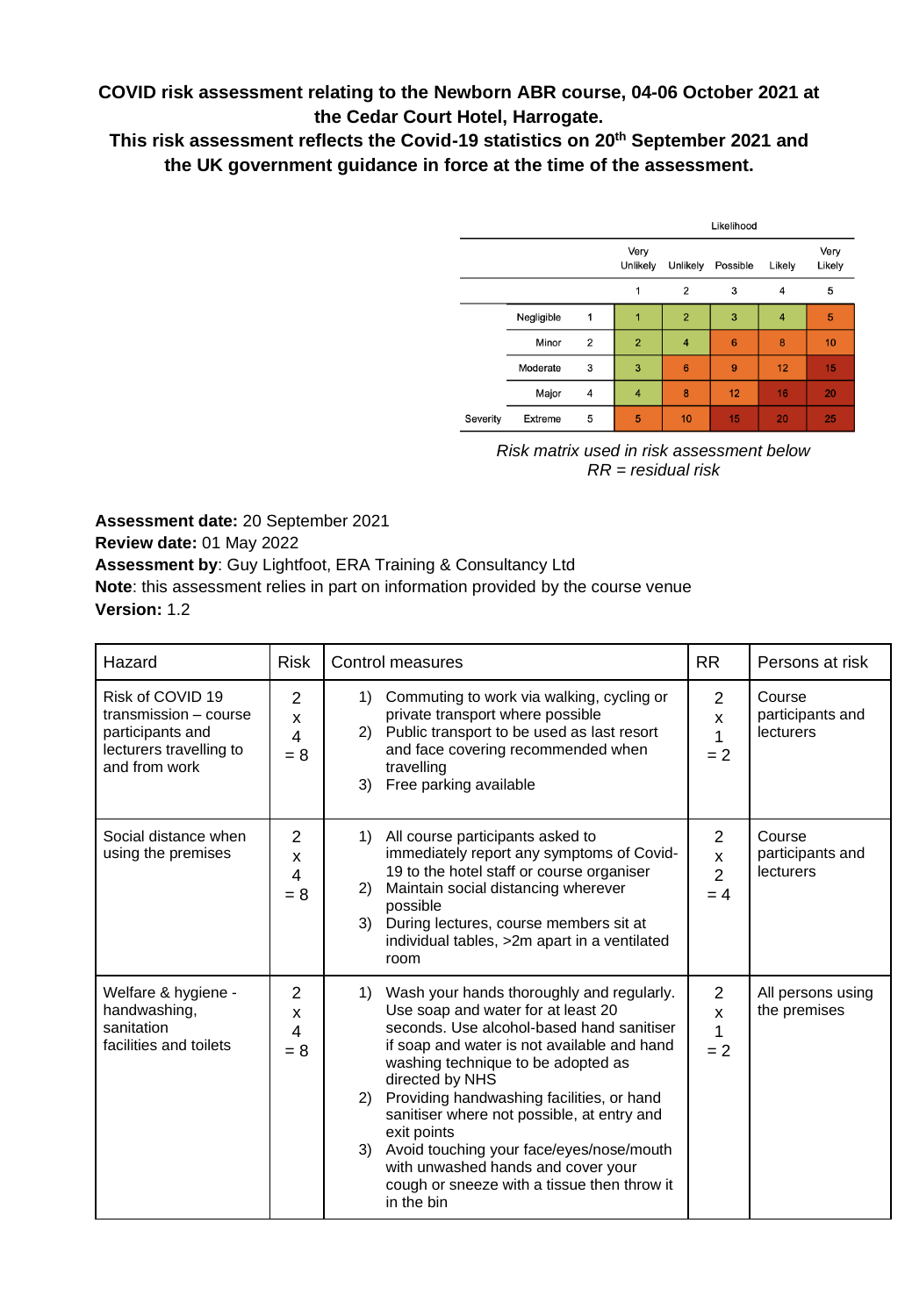|                                                                 |                                   | 4) Increase cleaning rota / schedule in your<br>work area<br>5) Enhance the cleaning regimes for toilet<br>facilities particularly touch points such as<br>door handles, locks and the toilet flush<br>Provide suitable and sufficient rubbish bins<br>6)<br>for hand towels with regular removal and<br>disposal<br>7) Ensure sufficient supplies of soap, hand<br>sanitiser and paper towels remain in place<br>Requesting staff change into work uniforms<br>8)<br>on site using appropriate facilities/changing<br>areas, where social distancing and hygiene<br>guidelines can be met<br>9) Washing uniforms on site rather than by<br>individual staff members at home<br>10) Payments should be taken by card (no<br>cash) |                                              |                                                                                               |
|-----------------------------------------------------------------|-----------------------------------|-----------------------------------------------------------------------------------------------------------------------------------------------------------------------------------------------------------------------------------------------------------------------------------------------------------------------------------------------------------------------------------------------------------------------------------------------------------------------------------------------------------------------------------------------------------------------------------------------------------------------------------------------------------------------------------------------------------------------------------|----------------------------------------------|-----------------------------------------------------------------------------------------------|
| Food safety                                                     | 2<br>X<br>$\overline{2}$<br>$= 4$ | 1) Revise the food safety management<br>system (FSMS) including Hazard Analysis<br>and Critical Control Point (HACCP)<br>processes<br>2) Use the food standards agency (FSA)<br>guidance and available checklists to ensure<br>food safety remains through COVID secure<br>measures<br>3) Allowing kitchen access to as few people<br>as possible<br>Minimising interaction between kitchen staff<br>4)<br>and other workers, including when on<br>breaks<br>Minimising access to walk-in pantries,<br>5)<br>fridges and freezers, for example, with only<br>one person being able to access these<br>areas at one point in time<br>6) Adjusting put-away and replenishment rules<br>to create space for social distancing        | $\overline{2}$<br>X<br>$\mathbf{1}$<br>$= 2$ | All persons using<br>preparing, serving<br>and consuming<br>food and drink on<br>the premises |
| Infection control                                               | 2<br>X<br>$\overline{4}$<br>$= 8$ | 1) Any infection control policies used are to be<br>reviewed to ensure they remain valid<br>2) Putting teams into shifts to restrict the<br>number of workers interacting with each<br>other<br>3)<br>Minimising contact at 'handover' points with<br>other staff, such as when presenting food<br>to serving staff and delivery drivers<br>4) Using safe outside areas for breaks<br>5) Opening windows and doors frequently to<br>encourage ventilation, where possible<br>Wedging doors open, where appropriate, to<br>6)<br>reduce touchpoints. This does not apply to<br>fire doors                                                                                                                                          | $\overline{2}$<br>X<br>1<br>$= 2$            | All persons using<br>the premises                                                             |
| Emergency incident -<br>accident or fire within<br>the premises | 5<br>x<br>2<br>$=$<br>10          | In an emergency, for example, a fire or<br>1)<br>break-in, people do not have to stay 2m<br>apart if it would be unsafe<br>2) People involved in the provision of<br>assistance to others should pay particular<br>attention to sanitation measures<br>immediately afterwards, including washing<br>hands<br>3) First aider cover to be reviewed to ensure it<br>remains suitable and that first aiders are<br>aware of additional COVID precautions to                                                                                                                                                                                                                                                                           | 5<br>X<br>1<br>=<br>5                        | All persons using<br>the premises                                                             |